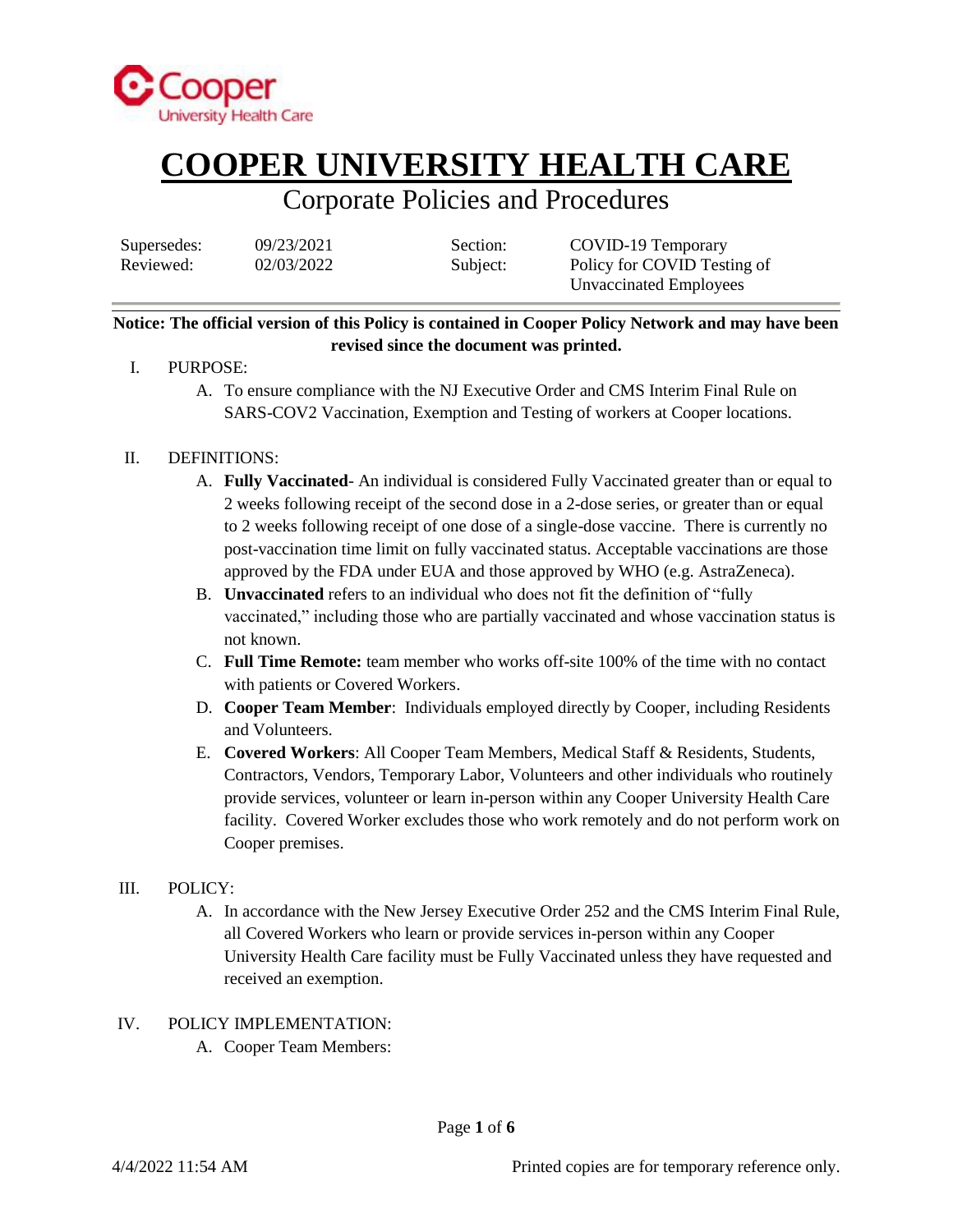

## Corporate Policies and Procedures

| Supersedes:<br>Reviewed: |    | 09/23/2021<br>02/03/2022                        | Section:<br>Subject:                                      | COVID-19 Temporary<br>Policy for COVID Testing of<br><b>Unvaccinated Employees</b>                                                                                                                                                                                                                                                                                                                                                                                                                                                                                                                                                                                                                                                                                                                                                                                                                                                                                                                                                                                                                                              |
|--------------------------|----|-------------------------------------------------|-----------------------------------------------------------|---------------------------------------------------------------------------------------------------------------------------------------------------------------------------------------------------------------------------------------------------------------------------------------------------------------------------------------------------------------------------------------------------------------------------------------------------------------------------------------------------------------------------------------------------------------------------------------------------------------------------------------------------------------------------------------------------------------------------------------------------------------------------------------------------------------------------------------------------------------------------------------------------------------------------------------------------------------------------------------------------------------------------------------------------------------------------------------------------------------------------------|
|                          |    | at a Cooper facility.<br>an approved Exemption. |                                                           | 1. Covered Workers employed prior to December 5, 2021 shall receive at Cooper<br>or provide proof of having received one dose of a single dose vaccine or 2 doses<br>of a multidose vaccine or request an Exemption prior to January 31, 2022.<br>2. Covered Workers beginning employment after December 5, 2021 shall receive at<br>Cooper or provide proof of having received one dose of a single dose vaccine or<br>2 doses of a multidose vaccine or request an Exemption prior to beginning work<br>3. All Covered Workers shall receive at Cooper or provide proof of having received<br>a second dose within 30 days after the first dose of a multidose vaccine or have                                                                                                                                                                                                                                                                                                                                                                                                                                                |
|                          |    | B. Qualifying Exemptions:                       |                                                           |                                                                                                                                                                                                                                                                                                                                                                                                                                                                                                                                                                                                                                                                                                                                                                                                                                                                                                                                                                                                                                                                                                                                 |
|                          |    | disapproval of the request.                     |                                                           | 1. Temporary Exemption: Unvaccinated Cooper team members whose vaccination<br>should be delayed based on CDC Guidance shall be exempt until CDC Guidance<br>allows for vaccination. Contact Employee Health for approval of this Temporary<br>Exemption from vaccination. Thereafter, Covered Workers shall receive<br>vaccinations before beginning work at a Cooper facility or request an exemption.<br>2. Medical Exemption: Allergy to Polyethylene glycol (PEG) and recognized<br>clinical conditions as described by the CDC informational document Summary<br>Document for Interim Clinical Considerations for Use of COVID-19 Vaccines<br>constitute contraindications to receiving a COVID-19 vaccine, and may<br>provide grounds for exemption. The Medical Exemption Form must be<br>completed in its entirety by both the employee and the employee's practitioner<br>and be signed and dated by a licensed practitioner acting within their respective<br>scope of practice. The Form must be returned to Employee Health. For Cooper<br>Team Members, Cooper will evaluate the request and advise of approval or |
|                          |    | or disapproval of the request.                  |                                                           | 3. Religious Exemption: The Religious Exemption Request Form must be<br>completed in its entirety by the employee and returned to Employee Health. For<br>Cooper Team Members, Cooper will evaluate the request and advise of approval                                                                                                                                                                                                                                                                                                                                                                                                                                                                                                                                                                                                                                                                                                                                                                                                                                                                                          |
|                          | 4. |                                                 | precautions that will be provided on an individual basis. | Accommodations of Unvaccinated Team Members with a Qualifying Exemption:<br>All Covered Workers that have approved exemptions (temporary, medical or<br>religious), will be accommodated by required masking while indoors, required<br>weekly testing, required social distancing, and may include additional PPE                                                                                                                                                                                                                                                                                                                                                                                                                                                                                                                                                                                                                                                                                                                                                                                                              |

Page **2** of **6**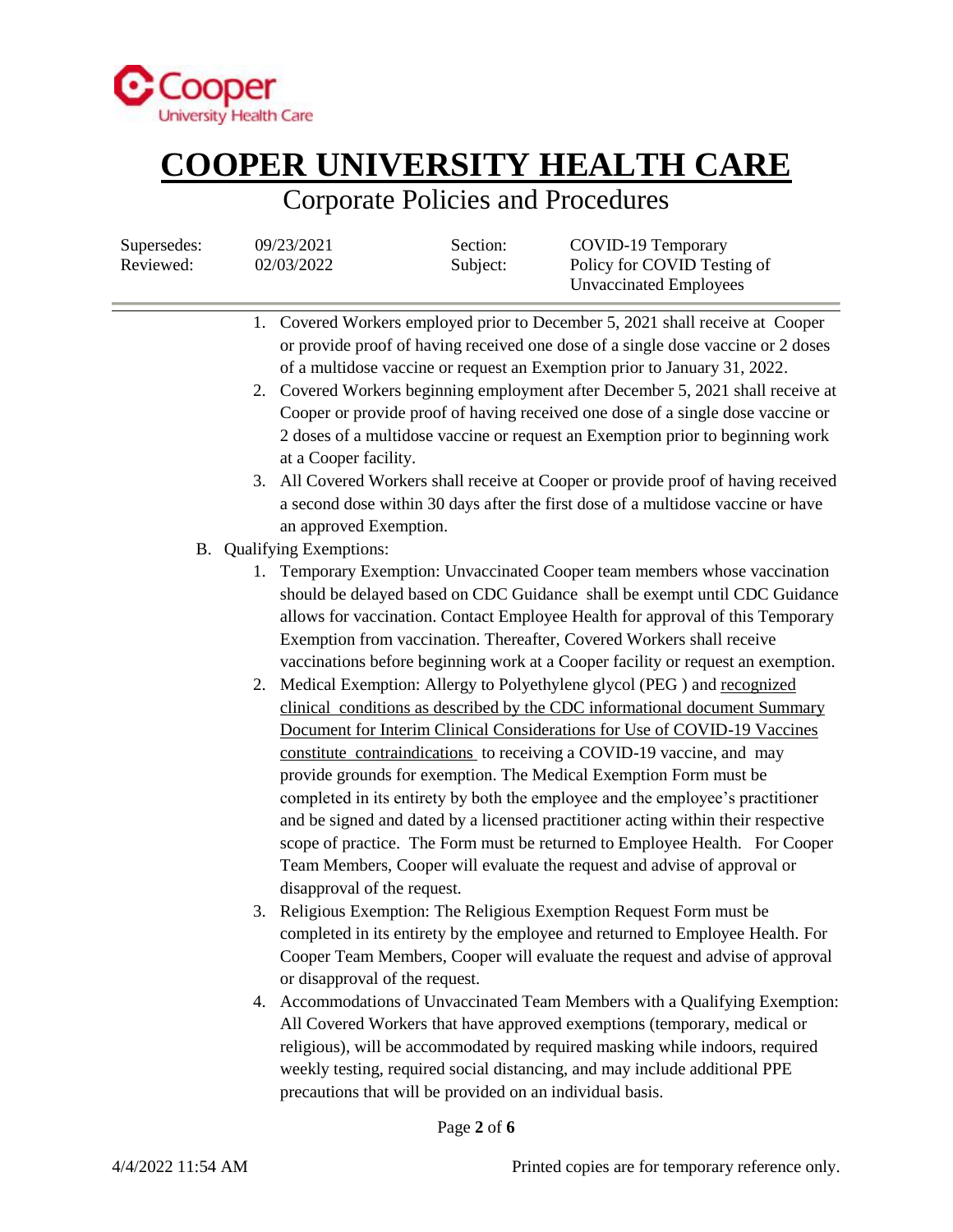

## Corporate Policies and Procedures

| Supersedes: | 09/23/2021 | Section: | COVID-19 Temporary          |
|-------------|------------|----------|-----------------------------|
| Reviewed:   | 02/03/2022 | Subject: | Policy for COVID Testing of |
|             |            |          | Unvaccinated Employees      |

- C. Testing for Team Members: Any unvaccinated Covered Worker must be tested at least once per week until they are fully vaccinated. Unvaccinated Cooper team members are responsible for ensuring that SARS-COV2 testing is completed at a Cooper test site location within seven days prior to the scheduled shift, on the last worked day of the preceding work week. There is no out-of-pocket charge to the team member when tested through Cooper. Unvaccinated Covered Workers shall be tested twice per week as required by Cooper in accordance with Executive Order 252.
	- 1. Testing must be performed at a Cooper location except as provided below:
		- a. Those who do not work onsite at Cooper location but who work with Cooper patients (i.e. Cooper pilots or see patients at non-Cooper locations) may have offsite testing and are responsible for emailing results obtained at least once per week to employee health at [EmployeeHealthNurse@CooperHealth.edu.](mailto:EmployeeHealthNurse@CooperHealth.edu) Cost of offsite testing is the responsibility of team member.
		- b. Cooper team members who are per diem and get tested through another employer may have offsite testing and are responsible for emailing results obtained at least once per week to employee health at [EmployeeHealthNurse@CooperHealth.edu.](mailto:EmployeeHealthNurse@CooperHealth.edu) Cost of offsite testing is the responsibility of team member.
		- c. Team members who are permitted to test elsewhere may test at Cooper free of charge.
	- 2. If an unvaccinated team member typically works remote and is not a Covered Worker, but is scheduled onsite (such as a remote worker scheduled for an adhoc meeting) at any time during the next seven days (i.e. onsite meeting for remote team members) the team member must undergo SARS-COV2 testing and submit their results prior to on-site meeting to Employee Health at [EmployeeHealthNurse@CooperHealth.edu.](mailto:EmployeeHealthNurse@CooperHealth.edu)
	- 3. If an unvaccinated Team Member will not be on-site at a Cooper facility during the course of the next seven days (i.e., vacation and 100% remote team member), no testing is needed until team member is scheduled to return to work on site.
	- 4. Team members who tested positive within the past 90 days do not need to be tested weekly if not fully vaccinated. The team member needs to provide a hard copy of the test ( if testing done outside of Cooper)
- D. **Covered Workers who are not Cooper team members:**

Page **3** of **6**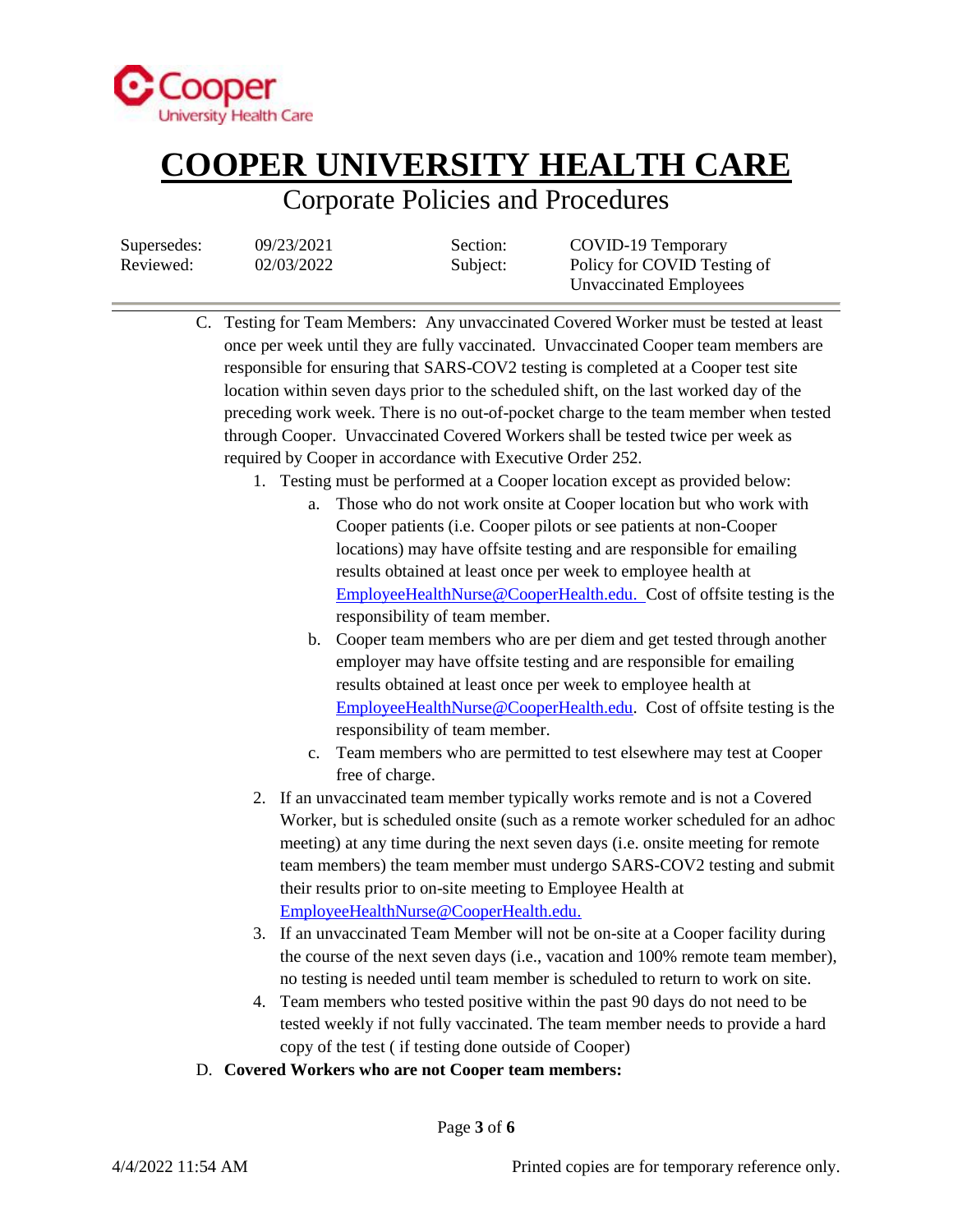

## Corporate Policies and Procedures

Supersedes:  $09/23/2021$  Section: COVID-19 Temporary

| Reviewed: |            | 02/03/2022                     | Subject:                                               | Policy for COVID Testing of<br><b>Unvaccinated Employees</b>                                                                                                                                                                                                                                                                                                                                                                                                                   |
|-----------|------------|--------------------------------|--------------------------------------------------------|--------------------------------------------------------------------------------------------------------------------------------------------------------------------------------------------------------------------------------------------------------------------------------------------------------------------------------------------------------------------------------------------------------------------------------------------------------------------------------|
|           |            |                                |                                                        | 1. Contractors must provide documentation of vaccination or an approved<br>exemption to Cooper for all workers working at Cooper locations. Contractors<br>may utilize the Vendor COVID Vaccination Attestation Form for documentation<br>purposes. Any Exempted Covered Workers who are not Team Members will<br>also be accommodated by required weekly testing and social distancing and may                                                                                |
|           |            | Cooper University Health Care. | have additional accommodations on an individual basis. | 2. Contractors may use the publicly-available Cooper University Health Care CCIA<br>Garage Testing Site to meet the weekly testing requirements. Results will go to<br>the Cooper Workers' MYChart account, and it remains the responsibility of the<br>Cooper Worker to report these results to their employer for reporting back to                                                                                                                                          |
|           |            |                                |                                                        | 3. Contractors must maintain documentation of vaccination, exemption and testing                                                                                                                                                                                                                                                                                                                                                                                               |
|           |            |                                | and provide to Cooper upon requests.                   |                                                                                                                                                                                                                                                                                                                                                                                                                                                                                |
|           |            | vaccination to Cooper.         |                                                        | 4. Schools whose students are Cooper Workers are responsible for ensuring that<br>their Cooper Workers are fully vaccinated and must submit documentation of                                                                                                                                                                                                                                                                                                                   |
|           |            |                                |                                                        | 5. Community Medical Staff are responsible for providing proof of vaccination or<br>an exemption request to the Medical Staff Office. Exemption requests will be<br>evaluated by Cooper in accordance with the CMS Interim Rule to determine<br>whether the request can be accommodated. Unvaccinated Community Medical<br>Staff shall ensure that they are tested at least weekly and retain documentation of<br>weekly testing which must be provided to Cooper upon request |
|           |            |                                |                                                        | 6. Schools and Contractors may not send Cooper Workers to a Cooper location if                                                                                                                                                                                                                                                                                                                                                                                                 |
|           |            |                                |                                                        | they are not compliance with the requirements in this policy.                                                                                                                                                                                                                                                                                                                                                                                                                  |
|           |            |                                |                                                        | E. Contingency Plan For Covered Workers that are not fully vaccinated: Covered<br>Workers who have not completed the primary vaccination series and have not requested                                                                                                                                                                                                                                                                                                         |
|           |            |                                |                                                        | or been approved for a qualifying exemption by January 27, 2022 will be subject to the                                                                                                                                                                                                                                                                                                                                                                                         |
|           | following: |                                |                                                        |                                                                                                                                                                                                                                                                                                                                                                                                                                                                                |
|           |            |                                | 1. Education on vaccination and risks and benefits     |                                                                                                                                                                                                                                                                                                                                                                                                                                                                                |
|           | 2.         |                                |                                                        | Offering vaccination and providing information on exemption requests                                                                                                                                                                                                                                                                                                                                                                                                           |
|           | 3.         |                                |                                                        | Covered Workers who are not fully vaccinated due to an exemption or temporary<br>exemption in vaccination, shall abide by testing, social distancing and any other<br>accommodations or additional precautions indicated on an individual basis                                                                                                                                                                                                                                |
|           |            |                                |                                                        | 4. If Covered Workers have not received at least one dose of vaccine or requested<br>an exemption by January 27, 2022, that Covered Worker may not continue to                                                                                                                                                                                                                                                                                                                 |

Page **4** of **6**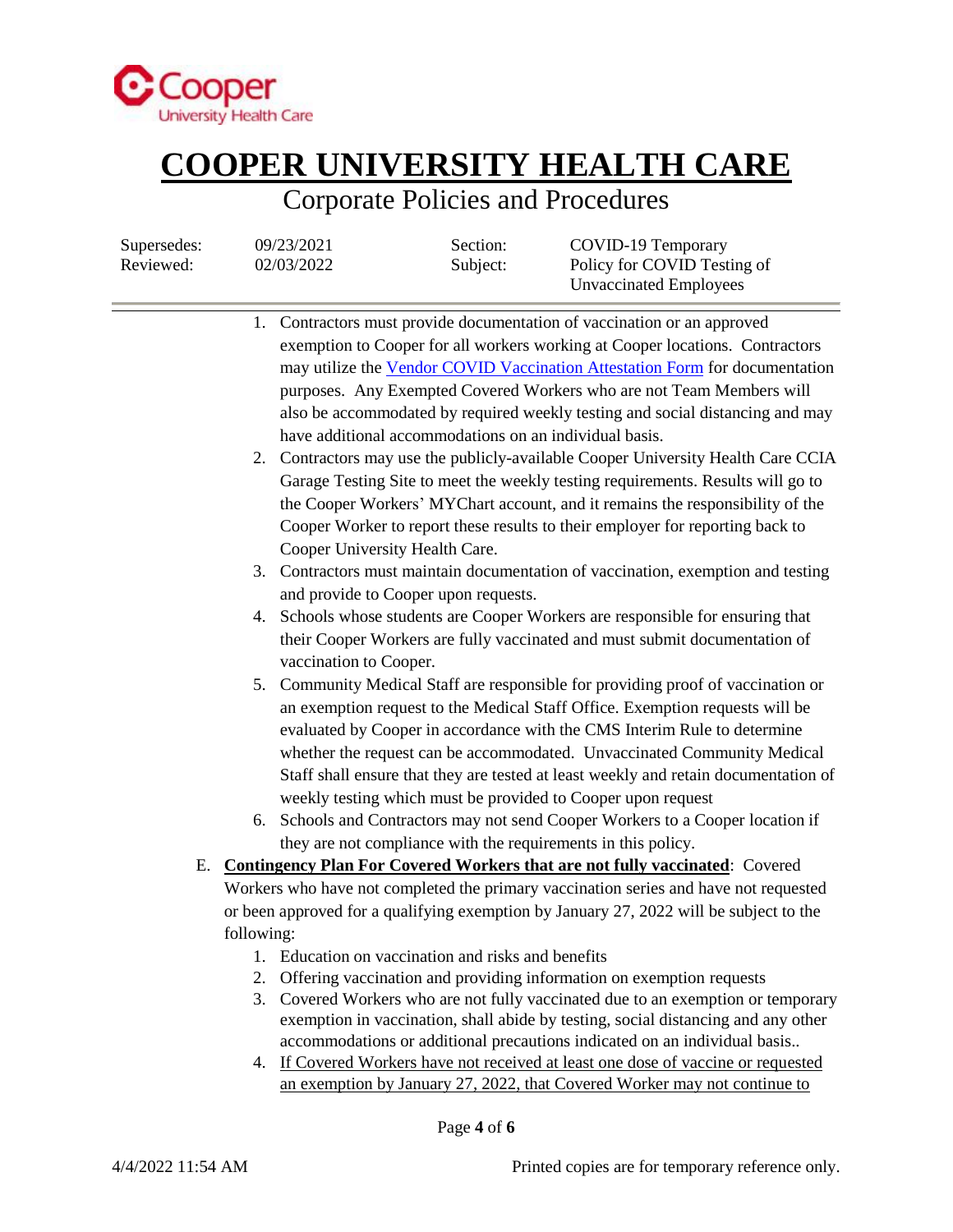

### Corporate Policies and Procedures

| Supersedes: |  |
|-------------|--|
| Reviewed:   |  |

| 09/23/2021 |  |
|------------|--|
| 02/03/2022 |  |

Section: COVID-19 Temporary Subject: Policy for COVID Testing of Unvaccinated Employees

work at Cooper facilities. Team Members will be subject to Compliance below. Contractors must send replacement Covered Workers.

### V. PROCESS FOR COVID TESTING OF UNVACCINATED TEAM MEMBERS:

A. Team member testing is available in the CCIA Garage testing site. Contact Employee Health for current testing processes.

### VI. REPORTING and DOCUMENTATION:

- A. Cooper Employee Health tracks vaccination, boosters and testing for Cooper team members and reports positive test results to the local health department.
- B. Contractors and schools shall track vaccinations and weekly testing for their Cooper Workers. Contractors shall provide documentation of vaccination or exemption to Cooper prior to the Covered Worker working at a Cooper facility and shall provide reports of testing to Cooper upon request. Contractors and Schools are responsible to report positive test results to the local health department and to Cooper.
- C. Cooper maintains documentation of Team Member exemption requests and whether the request was granted or denied.
- D. Team Members who are full time remote are tracked but are not required to be vaccinated or tested.
- E. Employee Health tracks those Covered Workers whose vaccination must be temporarily delayed and when they can resume vaccination.

### VII. COMPLIANCE:

A. This section is written in recognition of the NJ Executive Order and CMS Interim Final Rule, which requires healthcare workers to receive a COVID vaccine or receive a qualifying exemption and, if unvaccinated, participate in weekly COVID testing. Any Cooper Covered Worker, covered by this policy, who fails to comply within the assigned time period for vaccination, requesting an exemption or testing may be suspended without pay and given up to seven (7) consecutive days to be vaccinated or request an exemption in compliance with the above procedures. If the team member refuses to be vaccinated or request an exemption within those seven (7) days, the direct supervisor should consult with their Human Resources Business Partner and proceed with termination of employment for failure to comply with the requirements of this program.

#### VIII. RELATED FORMS: